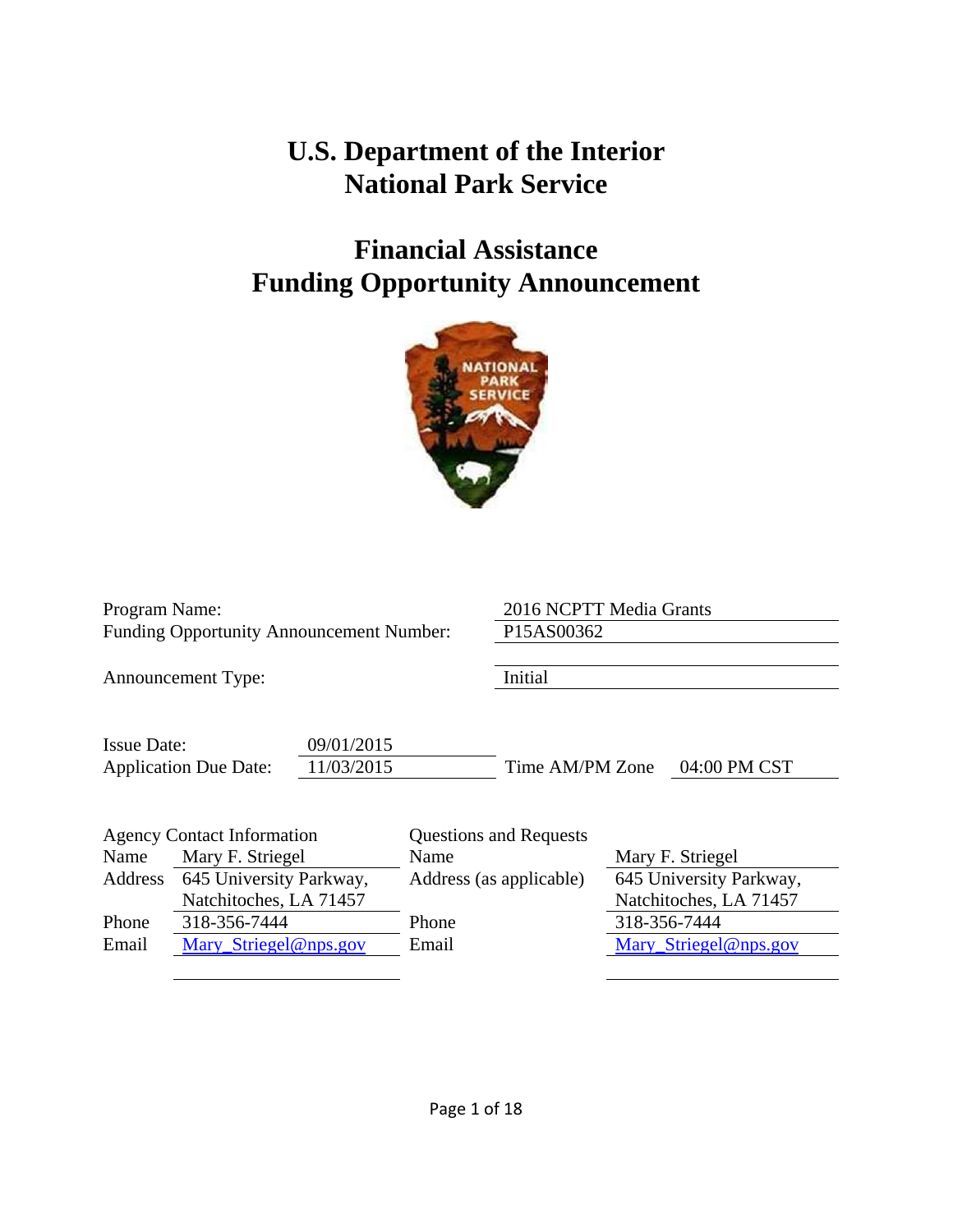# **Table of Contents**

#### 2016 NCPTT Media Grants

Section I: Funding Opportunity Description

Section II: Funding Opportunity Announcement Objectives and Goals

- A. Program Background Information
- **B.** Program Objectives
- C. Term of the Agreement

Section III: Application and Submission Information

- A. Address to Request Application Package
- B. Contents and Form of Application Submission
- C. Submission from Successful Applicants
- D. Submission Dates and Times
- E. Intergovernmental Review
- F. Registration Process Requirements

Section IV: Application Review Information

- A. Review Criteria
- B. Review and Selection Process

Section V: Award Administration Information

- A. Award Instrument Information
- B. Funding Restrictions
- C. Award Notices
- D. Administrative and National Policy Requirements
- E. Reporting

Section VI: Other Information

- A. Modification or Changes to the Announcement
- B. Government Right to Reject or Negotiate
- C. Evaluation and Administration by Non-Federal Personnel
- D. Notice of Right to Conduct a Review of Financial Capability
- E. Notice of Potential Disclosure under Freedom of Information Act
- F. Personally Identifiable Information

## Appendix A - Application Package

Forms SF 424, SF 424A, SF 424B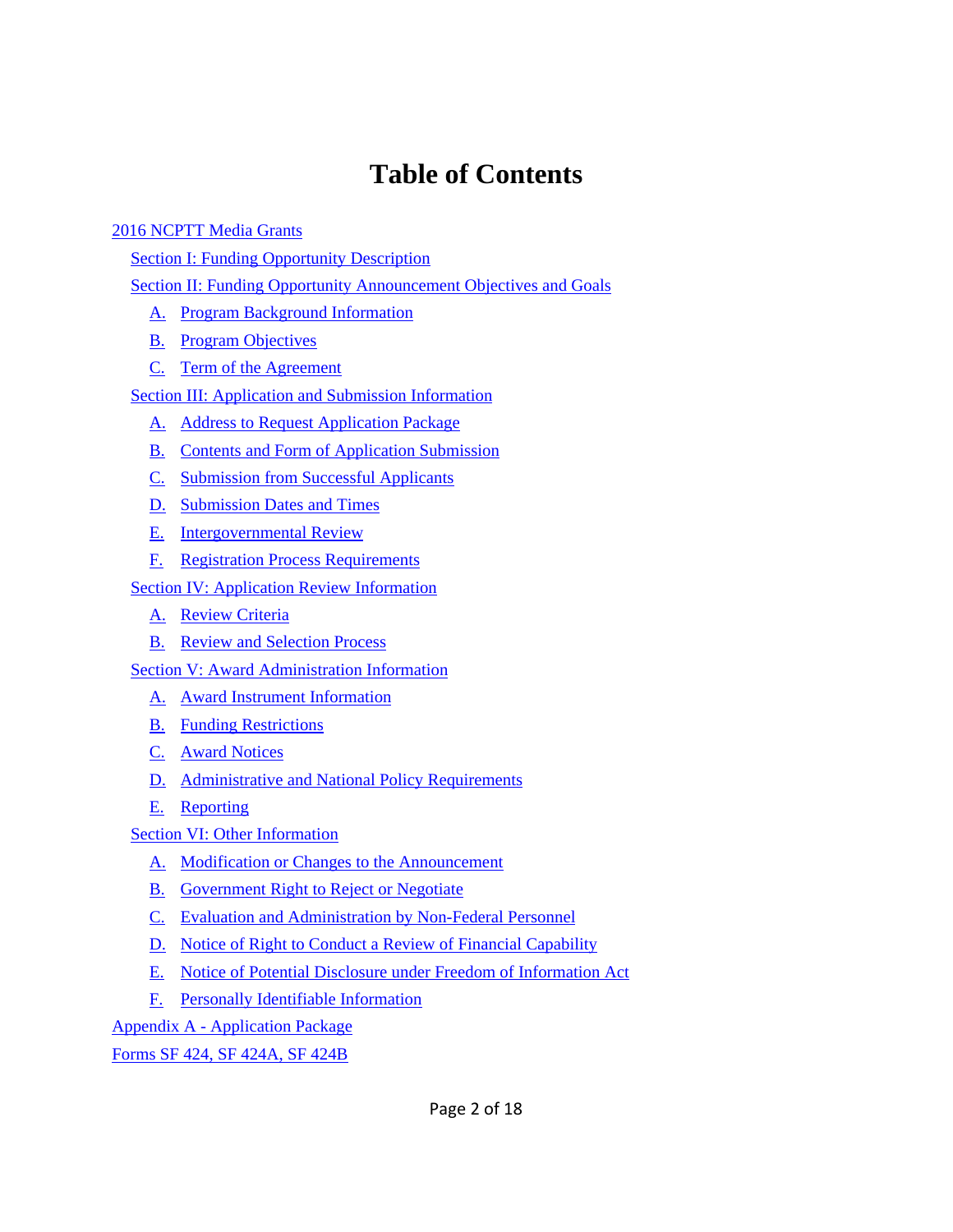# **NATIONAL PARK SERVICE NATIONAL CENTER FOR PRESERVATION TECHNOLOGY AND TRAINING GRANTS**

# **Section I: Funding Opportunity Description**

| <b>Federal Agency Name:</b>                                     | Department Of The Interior, National Park Service                                                                                                                                                                                                                                                                                                                                                                                                                                                                                                                                                                                                                                                                                                                                                                                                                       |
|-----------------------------------------------------------------|-------------------------------------------------------------------------------------------------------------------------------------------------------------------------------------------------------------------------------------------------------------------------------------------------------------------------------------------------------------------------------------------------------------------------------------------------------------------------------------------------------------------------------------------------------------------------------------------------------------------------------------------------------------------------------------------------------------------------------------------------------------------------------------------------------------------------------------------------------------------------|
| <b>Funding Opportunity Title:</b>                               | 2016 NCPTT Media Grants                                                                                                                                                                                                                                                                                                                                                                                                                                                                                                                                                                                                                                                                                                                                                                                                                                                 |
| <b>Announcement Type:</b>                                       | Funding Opportunity Announcement (FOA)                                                                                                                                                                                                                                                                                                                                                                                                                                                                                                                                                                                                                                                                                                                                                                                                                                  |
| <b>Funding Opportunity</b><br>Number:                           | P15AS00362                                                                                                                                                                                                                                                                                                                                                                                                                                                                                                                                                                                                                                                                                                                                                                                                                                                              |
| <b>Catalog Of Federal Domestic</b><br>Assistance (CFDA) Number: | 15.923                                                                                                                                                                                                                                                                                                                                                                                                                                                                                                                                                                                                                                                                                                                                                                                                                                                                  |
| Dates:                                                          | Application Due Date: Tuesday, November 03, 2015, 4:00 PM CST                                                                                                                                                                                                                                                                                                                                                                                                                                                                                                                                                                                                                                                                                                                                                                                                           |
| Eligible Applicants:                                            | The following organizations are eligible to submit proposals:<br>U.S. universities and colleges,<br>$\bullet$<br>U.S. non-profit organizations: museums, research laboratories,<br>$\bullet$<br>professional societies and similar organizations in the U.S. that<br>are directly associated with educational or research activity, and<br>government agencies in the U.S.: National Park Service and other<br>$\bullet$<br>federal, state, territorial and local government agencies, as well as<br>Hawaiian Natives, Native American and Alaska Native tribes and<br>their Tribal Historic Preservation Offices.<br>Other organizations can participate only as contractors to eligible U.S.<br>partners. Grants funds support only portions of projects that are<br>undertaken or managed directly by U.S. partners and expended in the<br>U.S. and its territories. |
| Legislative Authority:                                          | 54 U.S.C. §305304 Preservation Grants                                                                                                                                                                                                                                                                                                                                                                                                                                                                                                                                                                                                                                                                                                                                                                                                                                   |
| <b>Recipient Cost Share:</b>                                    | Cost share encouraged, but not required                                                                                                                                                                                                                                                                                                                                                                                                                                                                                                                                                                                                                                                                                                                                                                                                                                 |
| <b>Federal Funding Amount:</b>                                  | Maximum award is \$15,000                                                                                                                                                                                                                                                                                                                                                                                                                                                                                                                                                                                                                                                                                                                                                                                                                                               |
| <b>Estimated Number Of</b><br>Agreements To Be Awarded:         | Two to Four                                                                                                                                                                                                                                                                                                                                                                                                                                                                                                                                                                                                                                                                                                                                                                                                                                                             |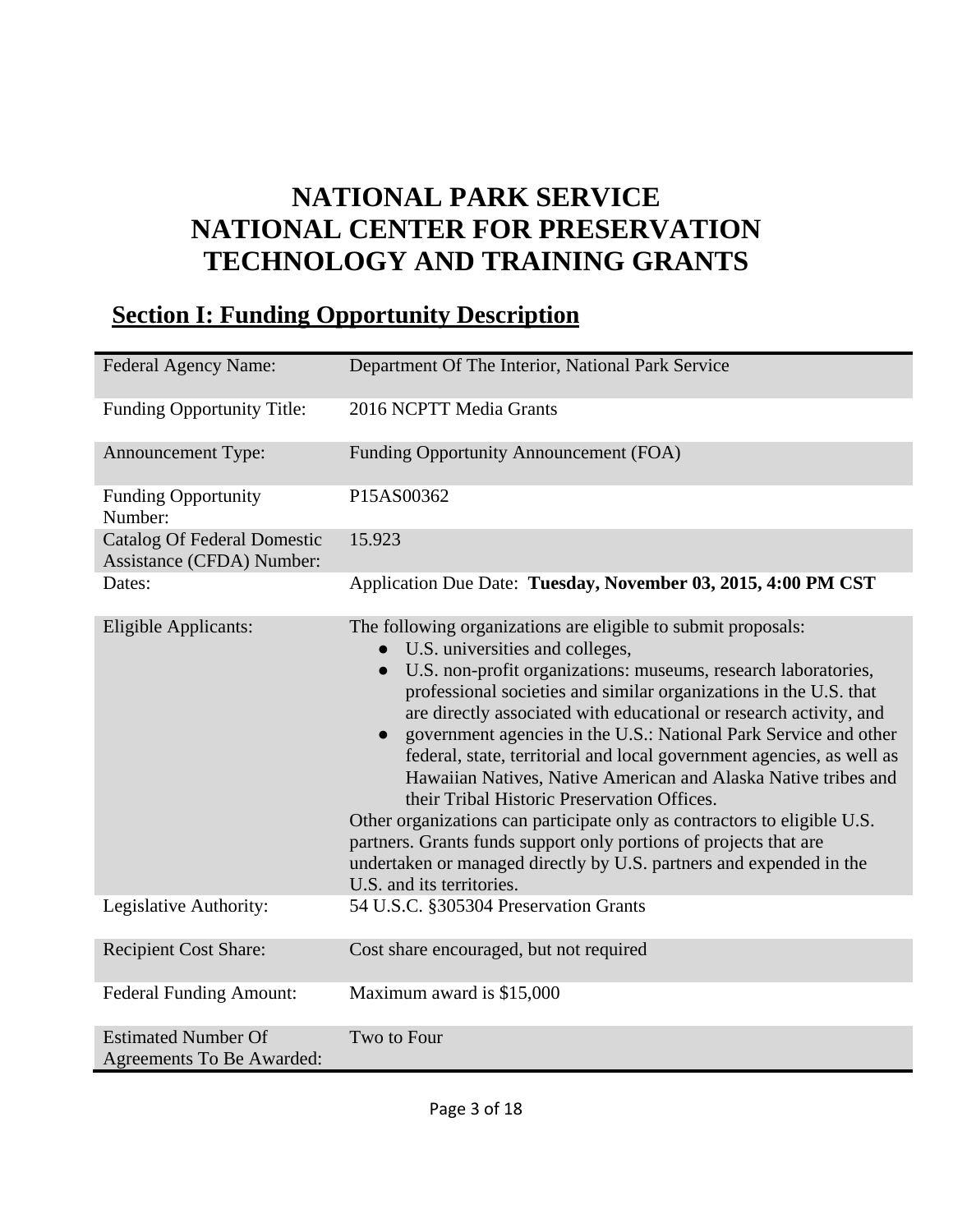Estimated Amount Of Funding Available For Award:

The Amount Of Funding Available For Award For This FOA Will Be Determined Once Final FY 2016 Appropriations Have Been Made. This FOA Will Be Cancelled If FY 2016 Appropriations Are Insufficient To Support New Awards.

# **Section II: Funding Opportunity Announcement Objectives and Goals**

# **A. Program Background Information**

The NCPTT Media Grants program provides funding for innovative dissemination of new technologies or existing technologies to preserve cultural resources. Grant recipients will develop publications, web or mobile applications, and video products that offer preservationists a better understanding of tools and resources available to preserve cultural heritage. The resulting grant products help increase the longevity of cultural resources.

The NCPTT Media Grants Program is a subset of the Preservation Technology and Training Grants.

NCPTT helps preservationists find better tools, better materials, and better approaches to conserving buildings, landscapes, sites, and collections. It conducts research and testing in its own laboratories, provides cutting edge training around the U.S., and supports research and training projects at universities and nonprofits. NCPTT pushes the envelope of current preservation practice by exploring advances in science and technology in other fields and applying them to issues in cultural resources management.

# **B. Program Objectives**

- Provide media tools for preservationists and the general public to better conduct preservation efforts on historic structures, archeological sites, historic landscapes, and museum collections.
- Disseminate new technologies through publications, online resources, mobile applications, and video production.
- Provide tools that can gather information about cultural resources through mobile devices.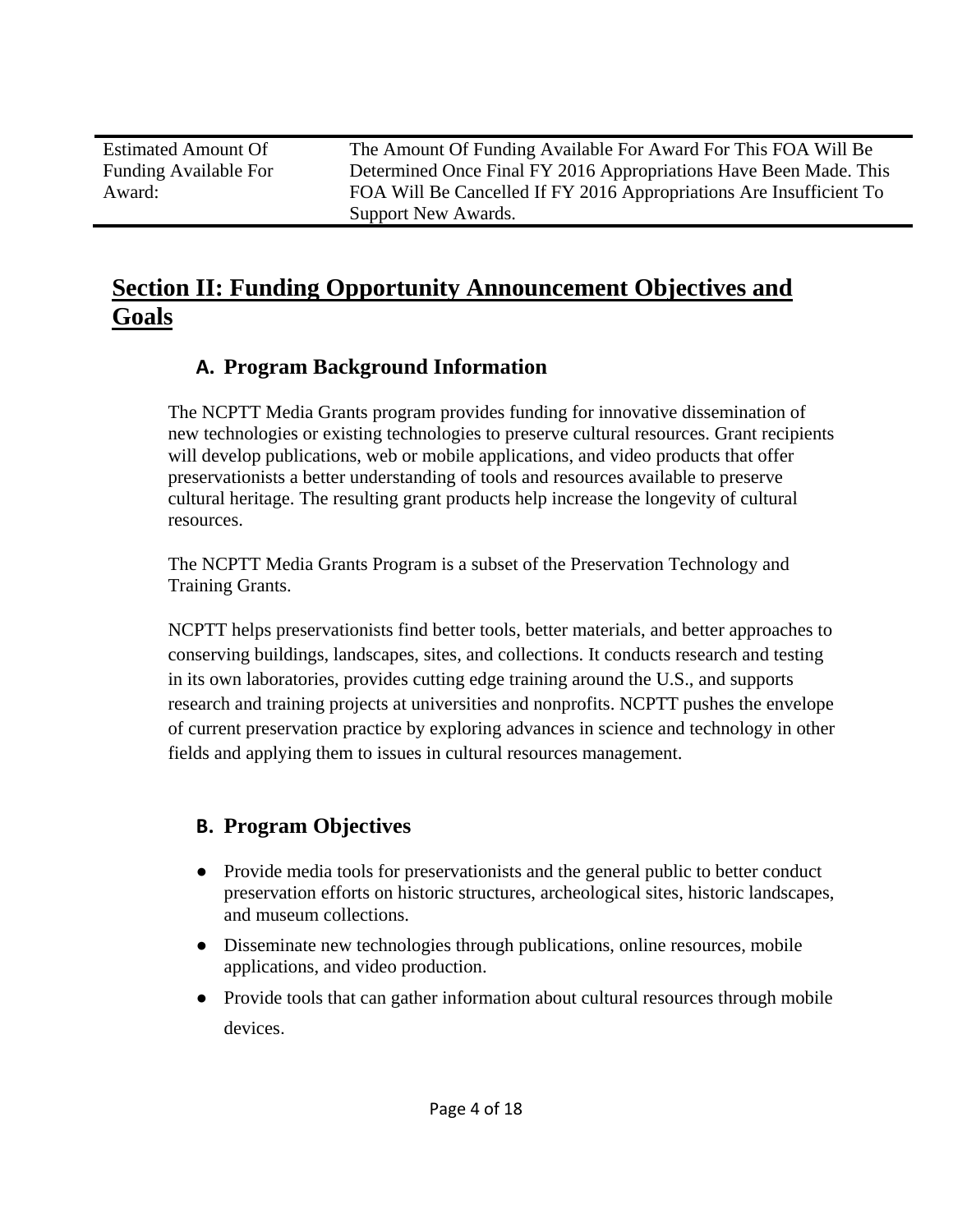# **C. Term of the Agreement**

Agreement terms for funded projects are estimated to range between one and five years, depending on the negotiated project scope. Agreements are not effective until fully executed with signature from the NPS Awarding Officer. In most cases an agreement will expire after five years from the effective date, unless terminated earlier in accordance with 2 CFR, Part 200, Sections 200.338 and 200.339.

Prior to the expiration of this agreement, modifications may be proposed by either party and will become effective upon written approval of both parties.

Each activity or project under this agreement will be treated individually, with more detail through project statements, project plans and budgets developed cooperatively between the NPS and the recipient organization.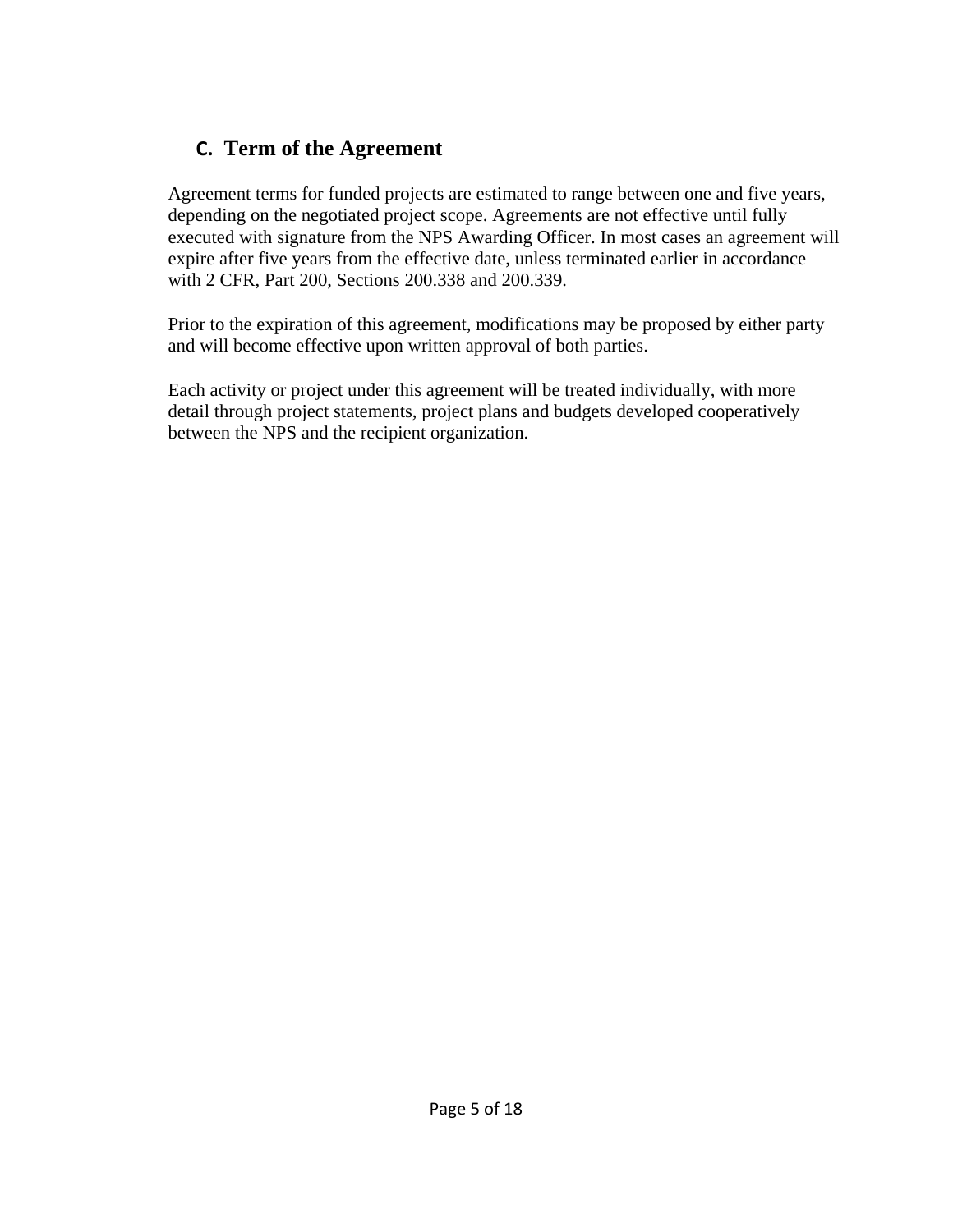# **Section III: Application and Submission Information**

# **A. Address to Request Application Package**

### **PLEASE NOTE: APPLICATIONS FOR THIS ANNOUNCEMENT WILL BE SUBMITTED ELECTRONICALLY THROUGH GRANTS.GOV. SUBMISSION INFORMATION IS POSTED IN PART B OF SECTION IV BELOW.**

An **Application Package** has been included within this Funding Opportunity Announcement for your convenience, found in **Appendix C**. The **Application Package** contains three mandatory forms, which must be submitted with your proposal, forms include: form **SF-424** (Application for Financial Assistance), form **SF-424A** (Budget Information), and form **SF-424B** (Assurances) and **SF-LLL** (Lobbying). Also included are the Key Contacts Form, the Project Abstract, and the Project Narrative. The Application Package can also be accessed and downloaded from the Synopsis page of this announcement in Grants.gov.

# **B. Contents and Form of Application Submission**

You must complete the mandatory forms and any applicable optional forms, in accordance with the instructions on the forms and the additional instructions below, as required by this Funding Opportunity Announcement. Do not include any proprietary or personally identifiable information.

- Standard Form 424 (SF 424) Application for Federal Assistance Complete this form as much as possible with all applicable information.
- Standard Form 424A (SF 424A) Budget Information A detailed budget will be required noting all cost categories..
- Standard Form 424B (SF 424B) Assurances This form must be signed and submitted with you application.
- Indirect Costs

If your proposed budget includes indirect costs, the rate as proposed must meet the requirements of 2 CFR Part 200, Section 200.414 and 2 CFR Part 200, Appendix III through Appendix VII as applicable. Proposals that fail to document their indirect costs will have those costs disallowed.

**As mandated by 54 U.S.C. §305304 b(3) Preservation Grants, indirect costs funded by NCPTT shall not exceed approved rate or one-third of total direct costs, whichever is less. Organizations or institutions without an indirect cost agreement approved by a federal agency: Show \$0 for NCPTT funds requested for indirect costs.**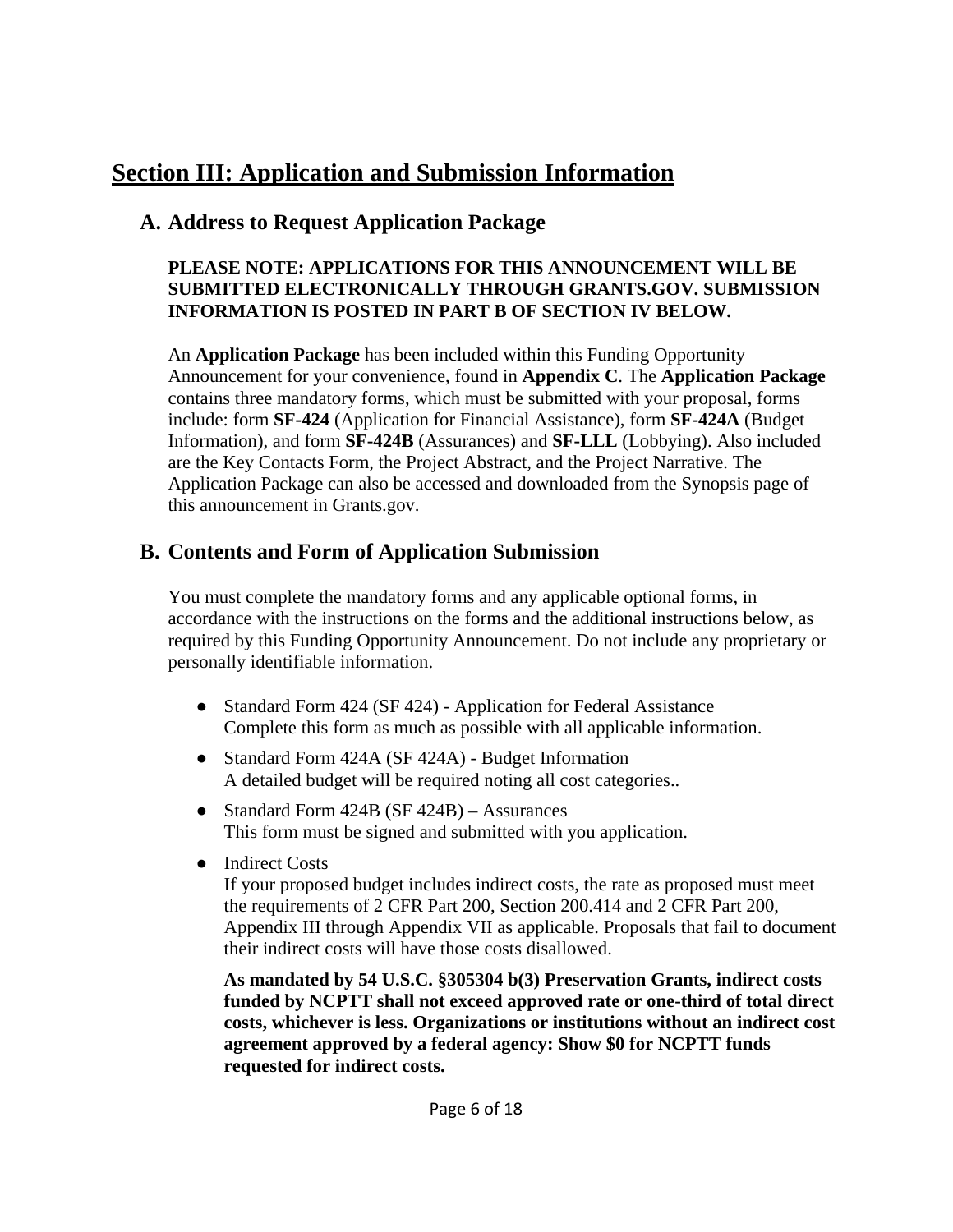- Key Contacts Key Contacts Submission This form contains the contact information for the principal investigator and the signatory for the grant agreement.
- Project Abstract Abstract Submission Format The abstract is a summary of proposed work suitable for dissemination to the public. It is limited to 100 words in length. The project abstract will be a file attachment in the application. Please create the file in Microsoft Word or Word compatible software.

## ● Project Narrative - Proposal Submission Format

The proposal is a narrative description that should specifically address each of the review criteria (see Section IV). The proposal text must be no longer than 10 pages, no smaller than font size 11, and have 1-inch margins. The 10-page limit includes all text, figures, references, and resumes (Forms SF-424, SF-424A, SF-424B, project abstract, key contacts, and the statement of indirect charges are not counted as part of the 10 page limit).

Additionally, only information that is pertinent to the proposal should be included. The project narrative must follow the outline below:

#### 1. **Project Title.**

2. **Discipline.** Include archeology, architecture, engineering, collections, historic landscapes, or materials conservation

3. **Project Description**. Describe the project. Be sure to answer the criteria questions listed in **SECTION IV** A below. (1500 words):

4. **Schedule**. Include schedule and project tasks. (500 words).

5. **Deliverables**. Describe deliverables or products associated with project (500 words).

6. **Qualifications**. Summary of the expertise and project-related experience of the principal investigator (500 words) and of the research team (1000 words).

7. **Project Income**. If the project is expected to generate income, please indicate the nature and source of the income. How will these funds be used to offset costs for the project?

- Complete Application Package should include:
	- $\checkmark$  Completed SF 424 Application for Financial Assistance
	- $\checkmark$  Completed SF 424 A or C Budget Information
	- $\checkmark$  Signed SF 424 B or D Assurances
	- ✓ Signed SF-LLL -Lobbying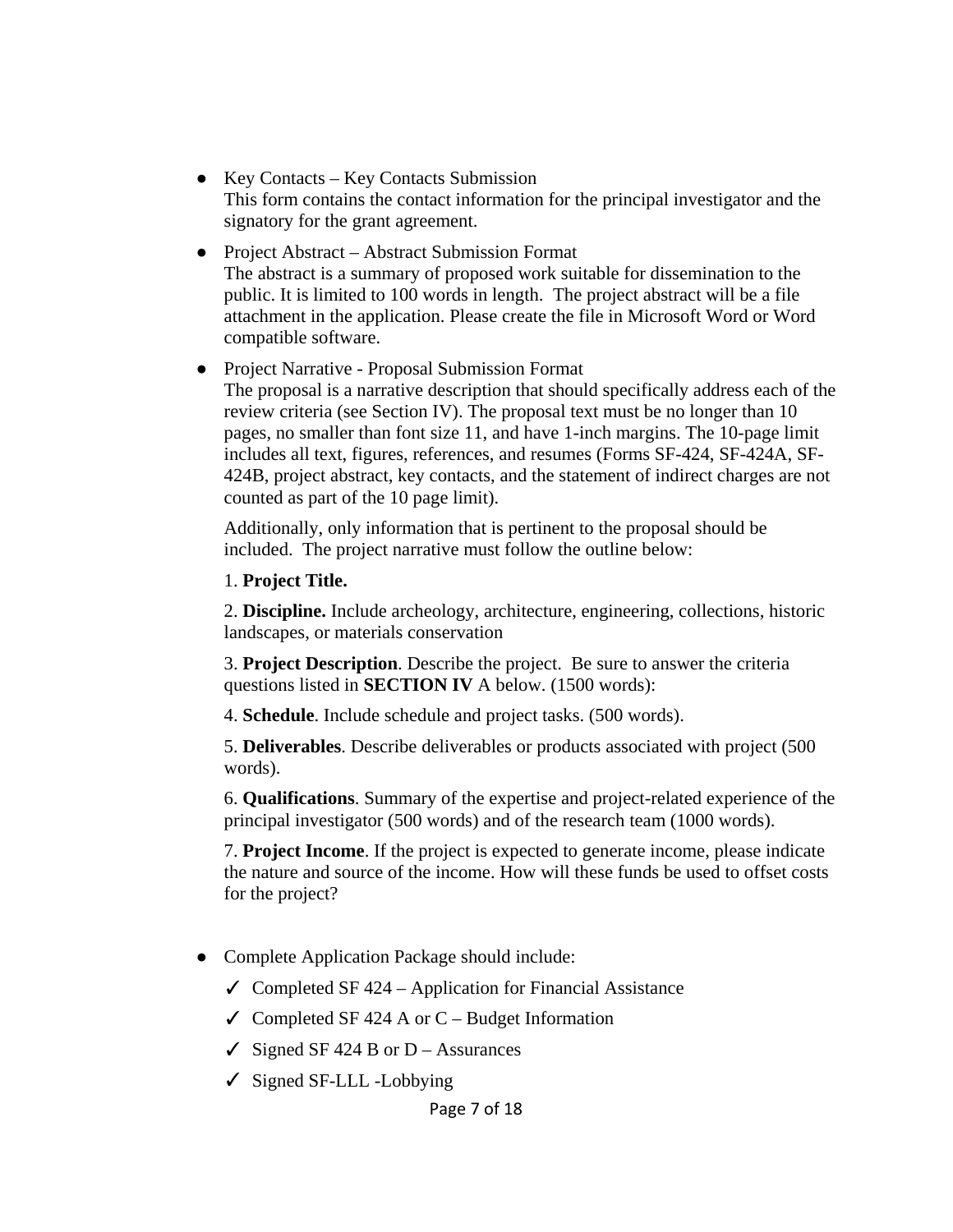- $\checkmark$  Indirect Cost Rate, if applicable
- ✓ Key Contacts
- ✓ Project Abstract
- ✓ Project Narrative

## **C. Submission from Successful Applicants**

If selected for award, NPS reserves the right to request additional or clarifying information for any reason deemed necessary, including, but not limited to:

- Other budget information
- Name and phone number of the Designated Responsible Employee for complying with national policies prohibiting discrimination (See 10 CFR 1040.5)

### **D. Submission Dates and Times**

#### **Submittals:**

- Applicants are held responsible for their proposals being submitted to the National Park Service. Applications must be received by **Tuesday, November 03, 2015, 4:00 PM CST**. You are encouraged to submit your application well before the deadline.
- **Application preparation time may take several weeks, so please start the application process as soon as possible. Applications received after the deadline will not be reviewed or considered for award.**
- If it is determined that a proposal will not be considered due to lateness, the applicant will be notified.

#### **Where to Submit:**

• Applications must be submitted to the national park service by the due date by grants.gov.

## **E. Intergovernmental Review**

This funding opportunity is **not** subject to Executive Order (EO) 12372 "Intergovernmental Review of Federal Programs." Applicants subject to EO 12372 must contact their State's Single Point of Contact (SPOC) to find out about and comply with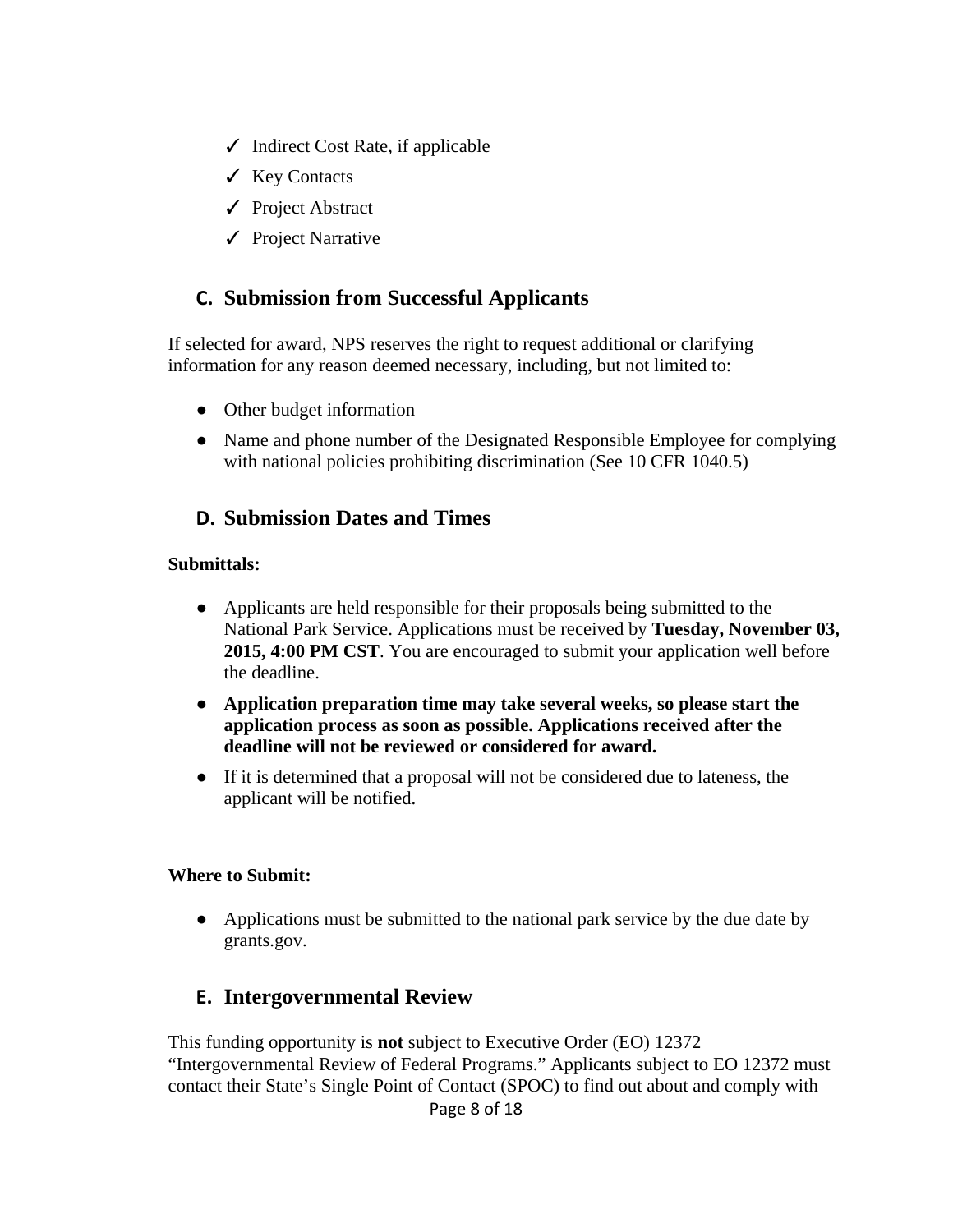the State's process. The names and addresses of the SPOC's are listed in the OMB's home page at: http://www.whitehouse.gov/omb/grants\_spoc/

# **F. Registration Process Requirements**

There are several actions you **must** complete in order to submit an application with the Federal Government. Each applicant must register with the System of Award Management (SAM). You are required to have a DUNS number (Dun and Bradstreet Data Universal Numbering System) in order to register with SAM. In order to submit an application through Grants.gov you must have an active SAM registration and register for submission permissions through the Grants.gov website. Utilize the following link to guide you through this process:

http://www.grants.gov/web/grants/applicants/organization-registration.html

Registration processes for SAM can be found at https://www.sam.gov

START THIS PROCESS EARLY DON'T DELAY!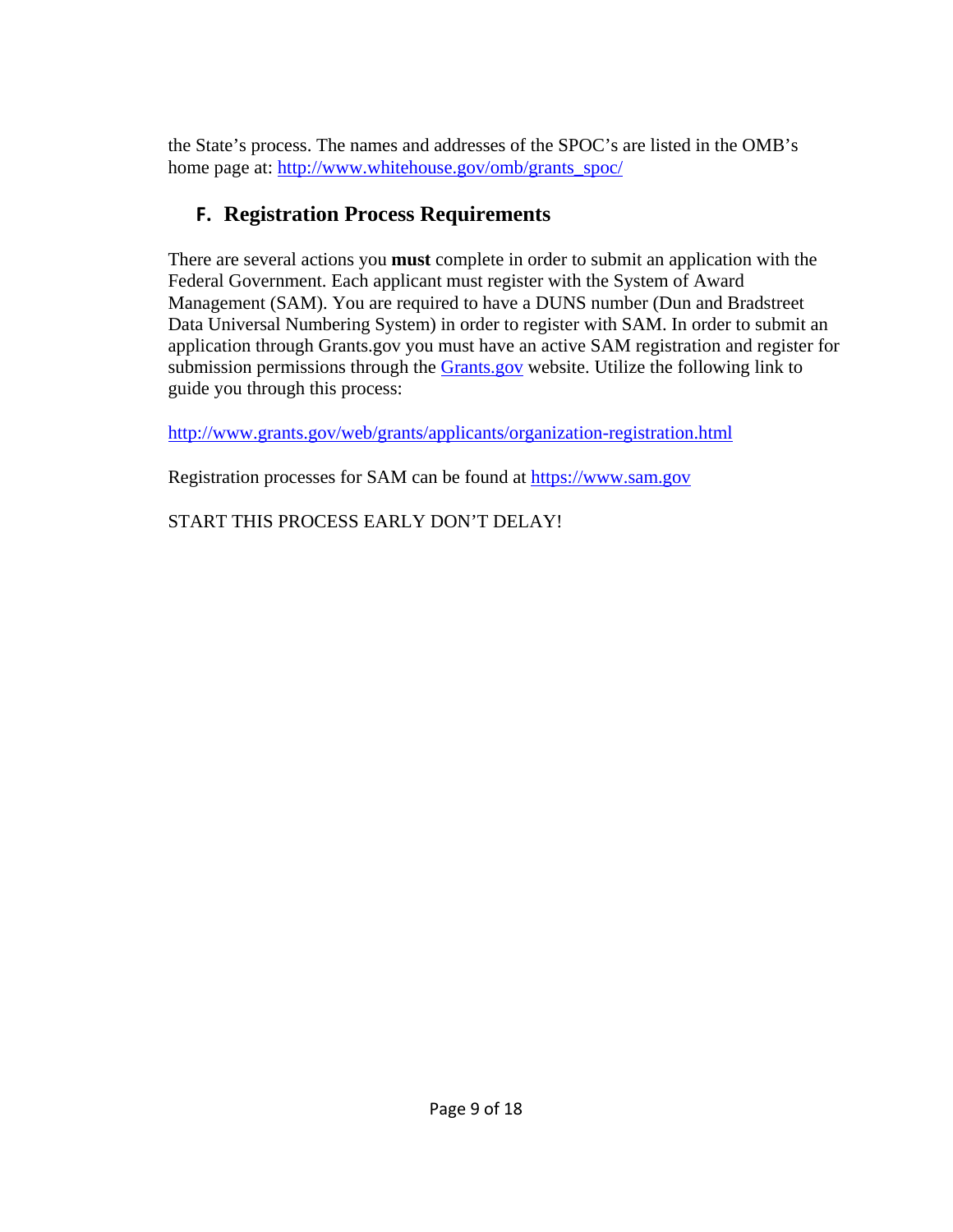# **Section IV: Application Review Information**

# **A. Review Criteria**

- NPS will evaluate and consider only those applications that separately address each of the merit review criterion.
- Each applicant is required to provide a detailed narrative of the following criteria elements. It is **HIGHLY** recommended that the Project Narrative include sections labeled as follows:

| Criterion 1                                                             |                                                                      |  |
|-------------------------------------------------------------------------|----------------------------------------------------------------------|--|
| Does the proposal offer a media product for disseminating<br>Weight 30% |                                                                      |  |
|                                                                         | innovative technology to the preservation community?                 |  |
| Innovation                                                              | How does this product disseminate preservation technology?           |  |
|                                                                         | How does the preservation community benefit from this product?       |  |
|                                                                         | Why is the choice of media (publication, mobile application, video)  |  |
|                                                                         | the most appropriate way to disseminate the information or gather    |  |
|                                                                         | resource data?                                                       |  |
|                                                                         | Are there similar media products that are currently available to the |  |
|                                                                         | public? How does the proposed media product differ?                  |  |

| Criterion 2                                                        |                                                                                                                                                    |  |
|--------------------------------------------------------------------|----------------------------------------------------------------------------------------------------------------------------------------------------|--|
| Does the proposal meet a national preservation need?<br>Weight 30% |                                                                                                                                                    |  |
| <b>National Need</b>                                               | How does this project address a wide range of preservation needs?<br>How are the project results applicable to more than one cultural<br>resource? |  |

| Criterion 3                                                                         |                                                           |  |
|-------------------------------------------------------------------------------------|-----------------------------------------------------------|--|
| Does the proposal identify the target audience and ways to reach that<br>Weight 20% |                                                           |  |
| audience?                                                                           |                                                           |  |
| Audience                                                                            | Who is the target audience for the product?               |  |
|                                                                                     | Provide a distribution plan to reach the target audience. |  |
|                                                                                     |                                                           |  |

| Criterion4                                             |            |
|--------------------------------------------------------|------------|
| Are the costs reasonable for the work to be performed? | Weight 10% |
|                                                        |            |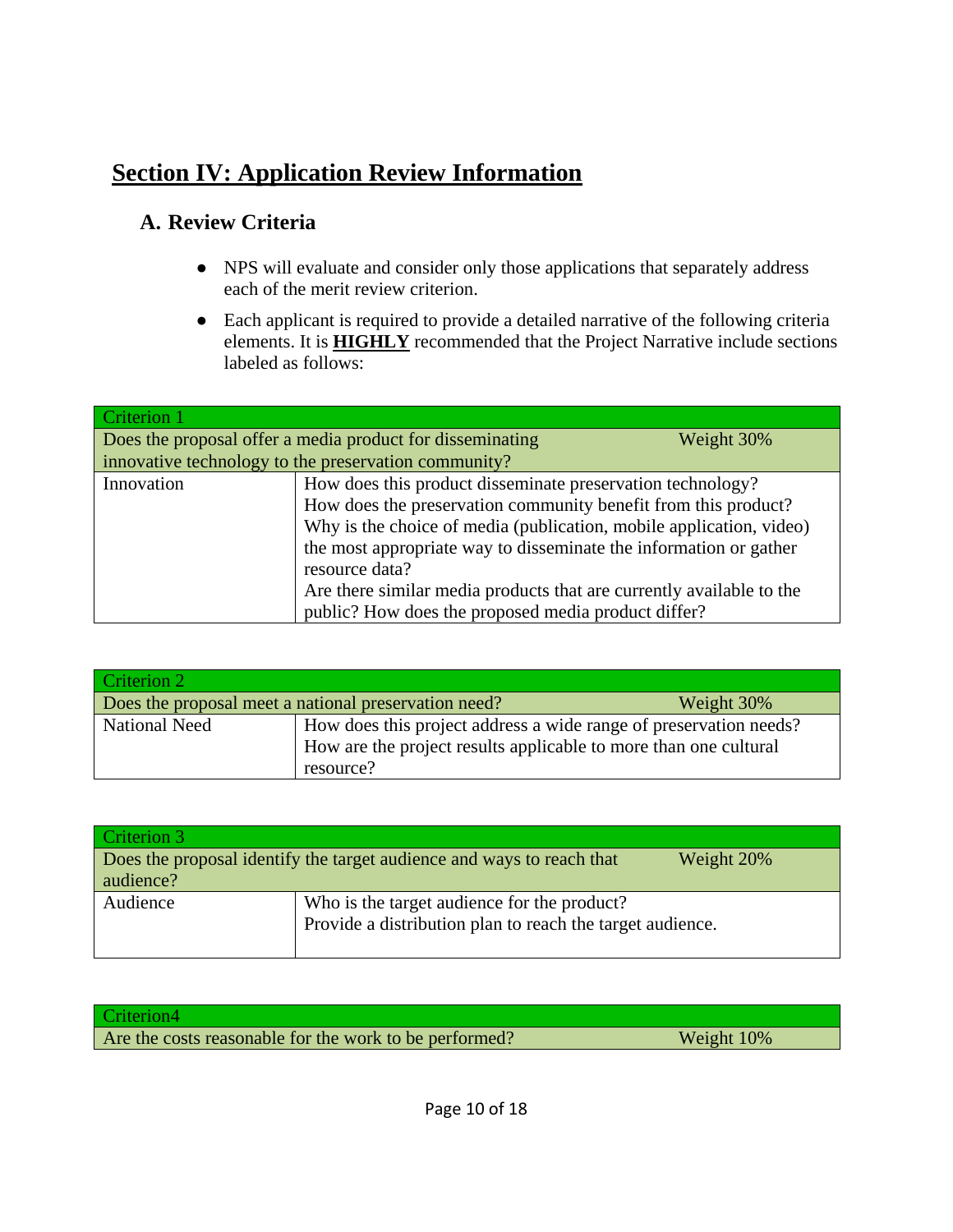### **B. Review and Selection Process**

All proposals for funding will be considered using the criteria outlined above. NPS personnel will review all the proposals. A summary of the review panel comments may be provided to the applicant if requested.

#### **1. Merit Review**

|                | Superior       | (100 % of weighted average) |
|----------------|----------------|-----------------------------|
| 8              | Good           | (80 % of weighted average)  |
| 6              | Satisfactory   | (60 % of weighted average)  |
| $\overline{4}$ | Marginal       | (40 % of weighted average)  |
| $\bigcirc$     | Poor           | (20 % of weighted average)  |
| $\overline{0}$ | Not Acceptable | (No score)                  |

Each criteria element will be scored on a 0-10 point scale:

The following numerical rating values may be assigned: 10, 9, 8, 7, 6, 5, 4, 3, 2, 1, and 0. The scoring of each criterion must be based on the strengths and weaknesses of the application narrative. To assist in assigning an appropriate score, the following will be used as a guideline:

| Rating | <b>Descriptive Statement</b>                                                                                                                                                                                                             |
|--------|------------------------------------------------------------------------------------------------------------------------------------------------------------------------------------------------------------------------------------------|
| 10     | Superior: Applicant fully addresses all aspects of the criterion,<br>convincingly demonstrates that it will meet the Government's<br>performance requirements, and demonstrates no weaknesses.                                           |
| 8      | Good: Applicant fully addresses all aspects of the criterion,<br>convincingly demonstrates a likelihood of meeting the Government's<br>requirements, and demonstrates only a few minor weaknesses.                                       |
| 6      | Satisfactory: Applicant addresses all aspects of the criterion and<br>demonstrates the ability to meet the Government's performance<br>requirements. The Application contains weaknesses and/or a number<br>of minor weaknesses.         |
| 4      | Marginal: Applicant addresses all aspects of the criterion and<br>demonstrates the ability to meet the Government's performance<br>requirements. The Application contains significant weaknesses and/or<br>significant minor weaknesses. |
|        | Poor: A the likelihood of successfully meeting the Government's                                                                                                                                                                          |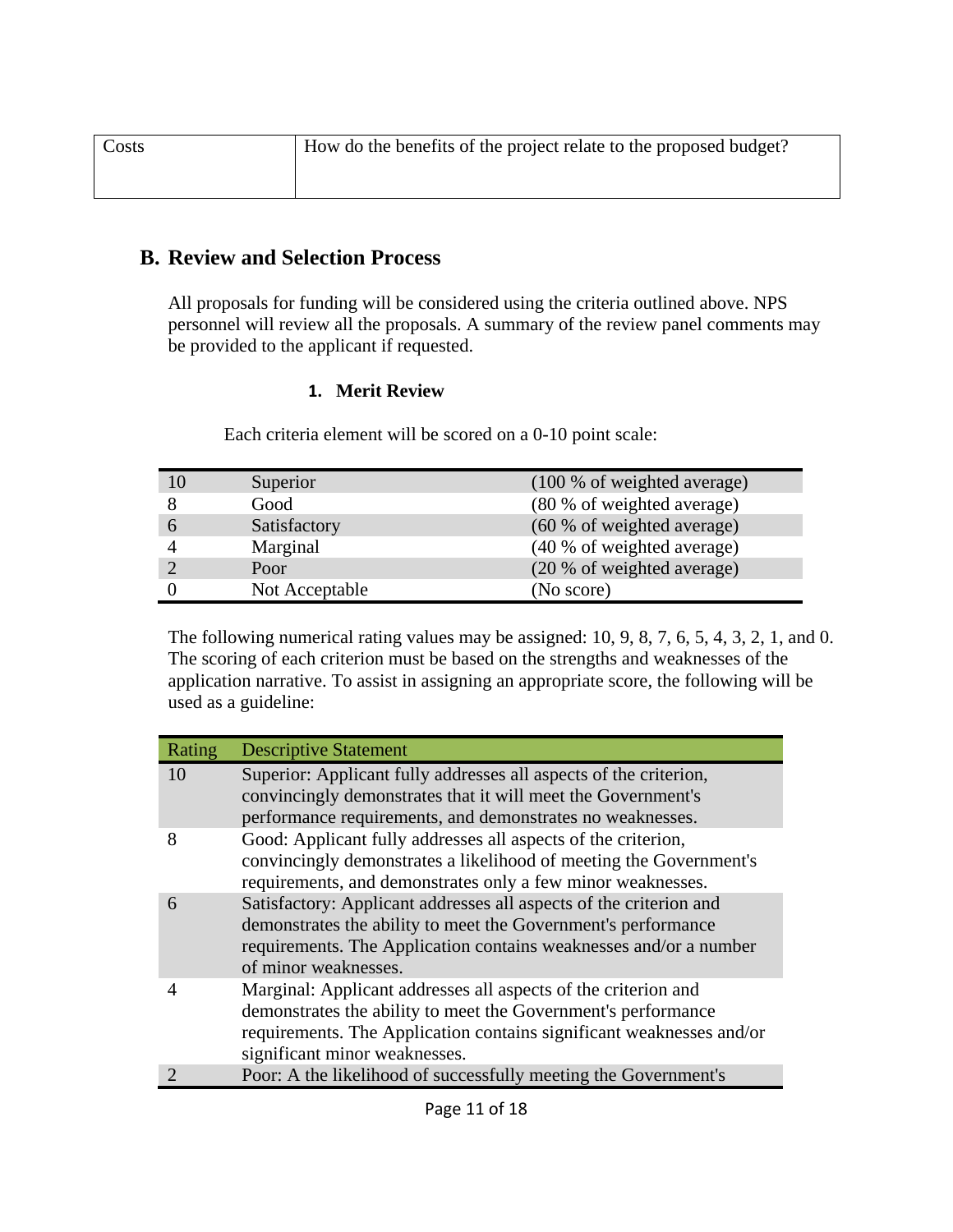|          | requirements. Significant weaknesses are demonstrated and clearly         |
|----------|---------------------------------------------------------------------------|
|          | outweigh any strength presented.                                          |
| $\Omega$ | Not Acceptable: Applicant does not address all aspects of the criterion   |
|          | and the information presented indicates a strong likelihood of failure to |
|          | meet the Government's requirements.                                       |

#### **2. Selection**

The Selection Official may consider the merit review recommendation, program policy and the amount of funds available. As defined in 54 U.S.C. §305304 b(1) The Selection Official considers proposals for disciplinary, geographical and institutional distribution.

#### **3. Discussions and Award**

The Government may enter into discussions with a selected applicant for any reason deemed necessary, including, but not limited to: (1) only a portion of the application is selected for award; (2) the Government needs additional information to determine that the recipient is capable of complying with the requirements of DOI Financial Assistance Regulations and/or (3) special terms and conditions are required. Failure to resolve satisfactorily the issues identified by the Government will preclude award to the applicant.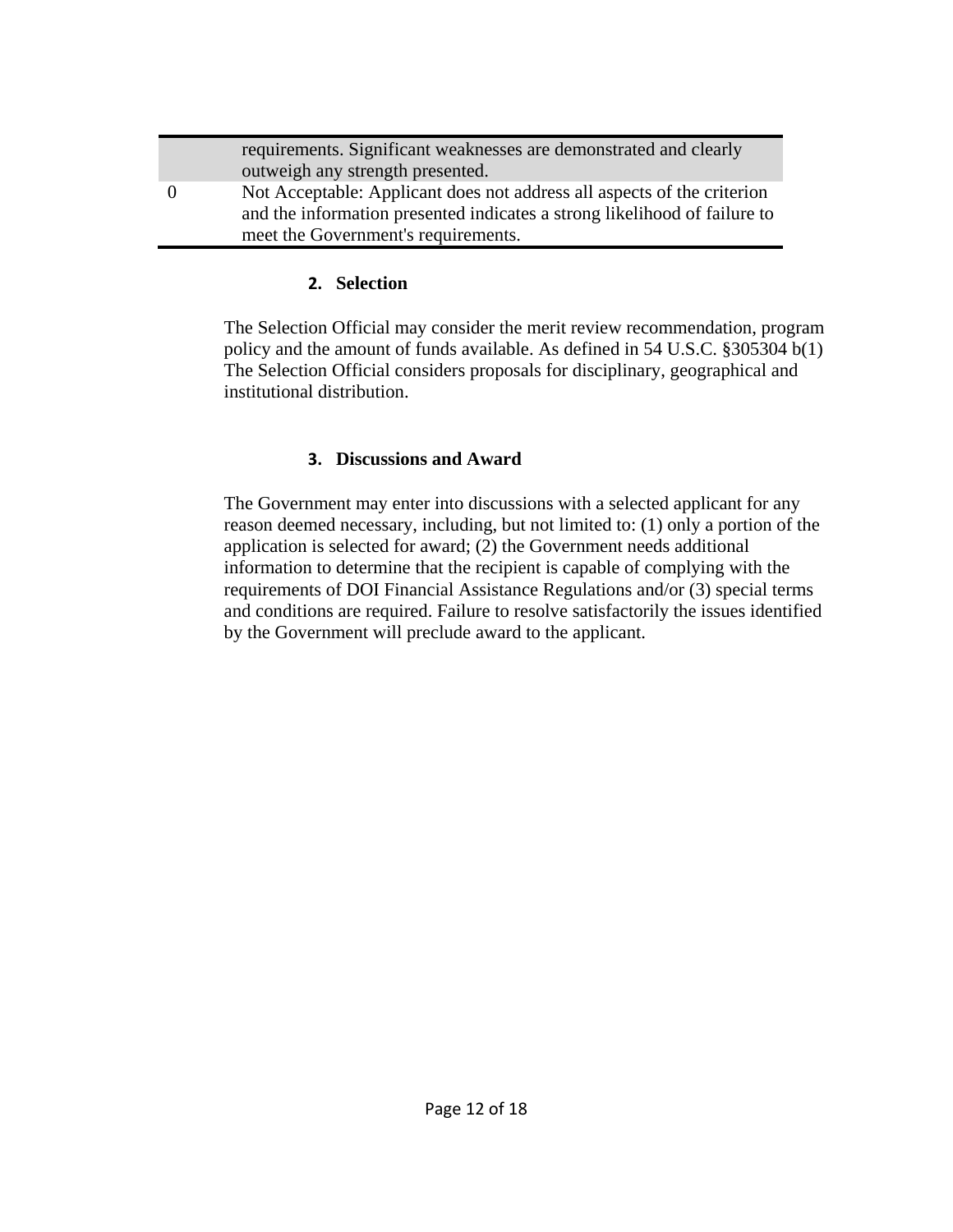# **Section V: Award Administration Information**

# **A. Award Instrument Information**

Projects will be funded, subject to the availability of funds, by issuance of a grant agreement, cooperative agreement, or master cooperative agreement.

The final award agreement will identify the amount of funding provided by NPS, any cost share provided by the Recipient, a detailed Statement of Work (SOW) for the project, a project plan and detailed project budget. The project budget shall include detailed information on all cost categories, and must clearly identify all project costs. Unit costs shall be provided for all budget items including the cost of work to be provided by contractors/sub-recipients. Additionally, applicants shall include a narrative description of the items included in the project budget, including the value of in-kind contributions of goods and services provided to complete the project when cost share is identified to be included. Cost categories can include but are not limited those costs items included on the SF424A and SF424C.

An agreement issued by the NPS and signed by the NPS Awarding Officer obligates NPS funds. Notification of a successful proposal does not constitute authority to incur costs. Costs incurred **prior** to receipt of a signed grant agreement **will not** be reimbursed.

# **B. Funding Restrictions**

### **Funding:**

All funding is contingent upon the availability and appropriation of funds by the United States Congress.

### **Cost Principles:**

Costs must be allowable in accordance with the applicable Federal cost principles referenced in 2 CFR Part 200, Subpart E – Cost Principles.

## **Pre-award Costs:**

Must comply with 2 CFR Part 200.458 and requires prior approval from the Awarding Officer.

# **C. Award Notices**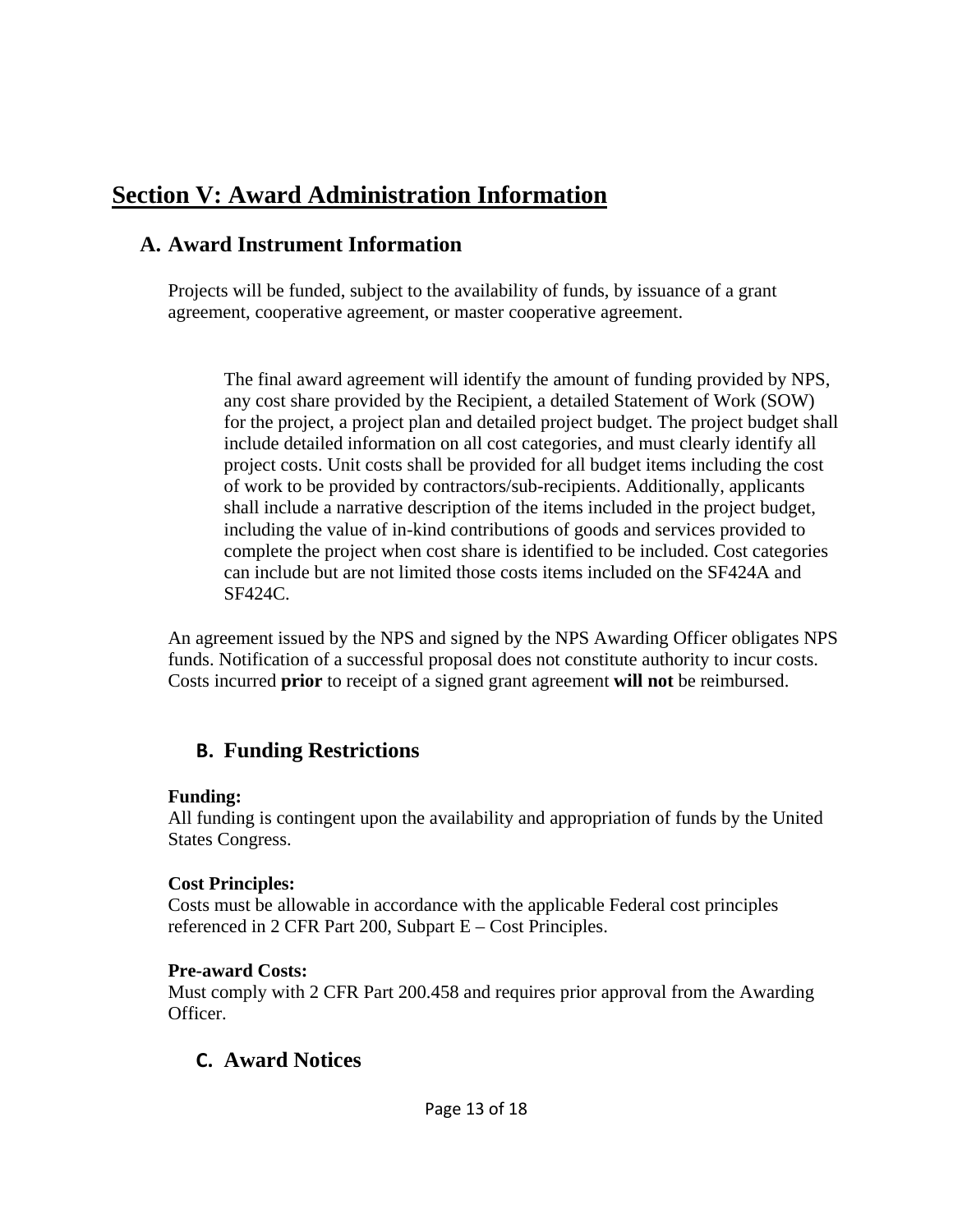After an applicant's proposal is selected for award, the applicant will receive a letter from the Awarding Officer. This letter will detail the next steps in the awarding process. Once all clearances and reviews have been conducted, a cooperative agreement will be sent for signature. Work cannot begin before the recipient receives a fully executed copy of the cooperative agreement which contains the signature of the Awarding Official.

### **Notice of Selection:**

NPS will notify the applicant selected for award by June 1, 2016. This notice of selection is **not** an authorization to begin performance. (Pre-award expenses will not be reimbursed).

Organizations whose applications have not been selected will be advised as promptly as possible. This notice will explain why the application was not selected.

# **D. Administrative and National Policy Requirements**

## **1. Code of Federal Regulations (CFR)**

By accepting Federal financial assistance, your organization agrees to abide by the applicable federal regulations in the expenditure of federal funds and performance under this program.

http://www.ecfr.gov/cgi-bin/text-idx?tpl=/ecfrbrowse/Title02/2cfr200\_main\_02.tpl

### 2 CFR Part 200 - UNIFORM ADMINISTRATIVE REQUIREMENTS, COST PRINCIPLES, AND AUDIT REQUIREMENTS FOR FEDERAL AWARDS

# **2. Standard Award Terms and Conditions**

This agreement incorporates the Standard Award Terms and Conditions found at the following Dept. of Interior website as if they were given here:

http://www.doi.gov/pam/programs/financial\_assistance/TermsandConditions.cfm

Acceptance of a Federal Financial Assistance award from the Department of the Interior carries with it the responsibility to be aware of and comply with the terms and conditions of award. Acceptance is defined as the start of work, drawing down funds, or accepting the award via electronic means. Awards are based on the application submitted to, and as approved by and are subject to the terms and conditions incorporated either directly or by reference in the award document. Code of Federal Regulations/Regulatory Requirements, as applicable are listed below (Contact the Awarding Officer with any questions regarding the applicability of the following):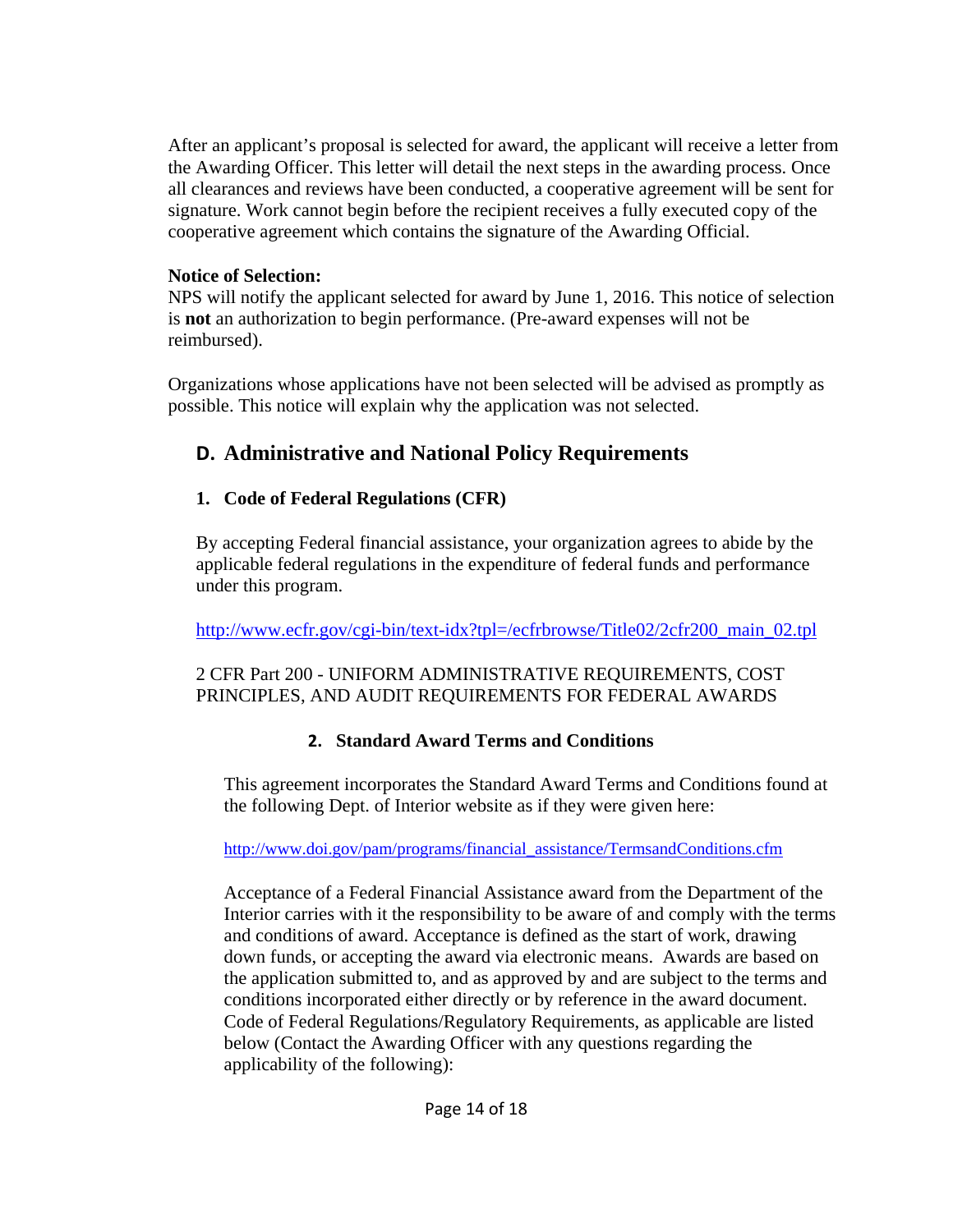- 2 CFR Part 175 Trafficking Victims Protection Act of 2000
- 2 CFR Part 182 & 1401 Government-wide Requirements for a Drug-Free Workplace
- 2 CFR Part 180 & 1400 Government-wide Debarment and Suspension (Non-procurement)
- 43 CFR 18 New Restrictions on Lobbying

## **3. Special Terms and Conditions**

## **Order of Precedence:**

Any inconsistency in the agreement shall be resolved by giving precedence in the following order: (a) Any national policy requirements and administrative management standards; (b) 2 CFR Part 200, in its entirety; (c) requirements of the applicable OMB Circulars and Treasury regulations; (d) special terms and conditions; and (e) all agreement sections, documents, exhibits, and attachments; (f) and the recipient's project proposal.

# **Modifications:**

The agreement may be modified by written agreement signed by both the recipient's Authorized Representative and the NPS Awarding Officer. Administrative changes (i.e. Awarding Officer name change, etc.) which do not change the statement of work, agreement amount, etc. or otherwise affect the recipient may be signed unilaterally by the Awarding Officer. Additionally, a unilateral modification may be utilized if it should become necessary to impose remedies for non- compliance, suspend or terminate the agreement in accordance with 2 CFR 200, Section 200.338 – 200.342.

All other changes shall be made by means of a bilateral modification to the agreement. No oral statement made by any person, or written statement by any person other than the NPS Awarding Officer shall be allowed in any manner or degree to modify or otherwise affect the terms of the agreement.

# **4. Payments**

All applicants must be registered in the System for Awards Management (SAM) prior to award under this FOA. Instructions for registering for SAM are located at http://www.sam.gov/portal/public/SAM . All applicants must maintain an active SAM registration with current information at all times while they have an active Federal award or an application under consideration.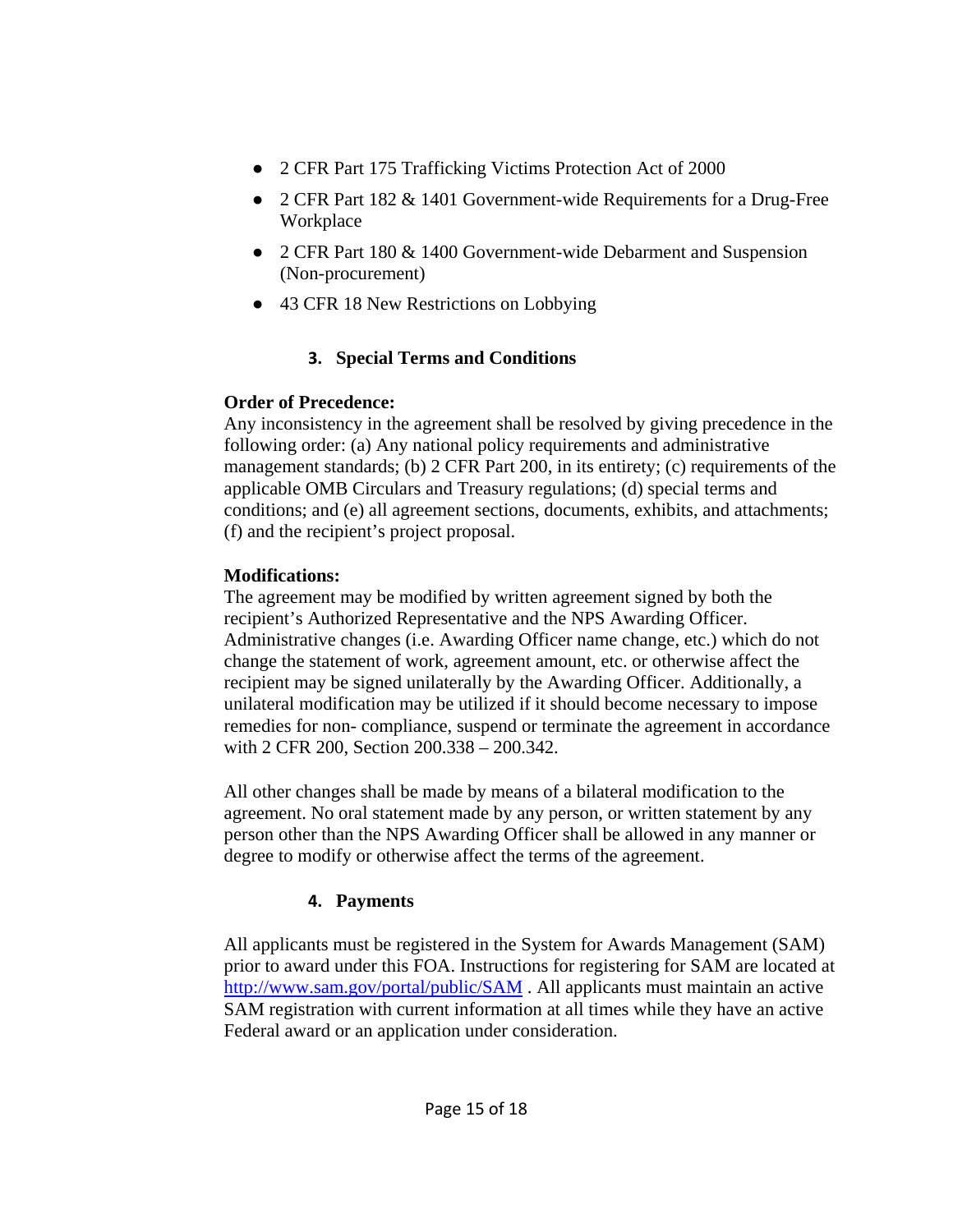All applicants must also be registered with and willing to process all payments through the Department of Treasury's Automated Standard Application for Payments (ASAP) system. All recipients with active NPS financial assistance agreements must be enrolled in ASAP under the appropriate Agency Location Code(s) (ALC) and the Data Universal Number System (DUNS) Number prior to the award of funds. If a recipient has multiple DUNS numbers they must separately enroll within ASAP for each unique DUNS Number and/or Agency. Note that if your entity is currently enrolled in the ASAP system with an agency other than NPS, you must enroll specifically with NPS in order to process payments.

#### **5. Liability**

Note: The following standard insurance and the liability term may be adjusted based on the results of a risk assessment. The final term will be based on an evaluation of the statement of work and associated risk as determined by the Awarding Officer.

#### **a) Insurance:**

The recipient shall be required to (1) obtain liability insurance or (2) demonstrate present financial resources in an amount determined sufficient by the Government to cover claims brought by third parties for death, bodily injury, property damage, or other loss resulting from one or more identified activities carried out in connection with this financial assistance agreement.

### **b) Insured:**

The federal government shall be named as an additional insured under the recipient's insurance policy.

### **c) Indemnification:**

The recipient hereby agrees to indemnify the federal government, NPS or from any act or omission of the Recipient, its officers, employees, or (members, participants, agents, representatives, agents as appropriate), (1) against third party claims for damages arising from one or more identified activities carried out in connection with this financial assistance agreement and (2) for damage or loss to government property resulting from such an activity. This obligation shall survive the termination of this Agreement.

i. To purchase public and employee liability insurance at its own expense from a responsible company or companies with a minimum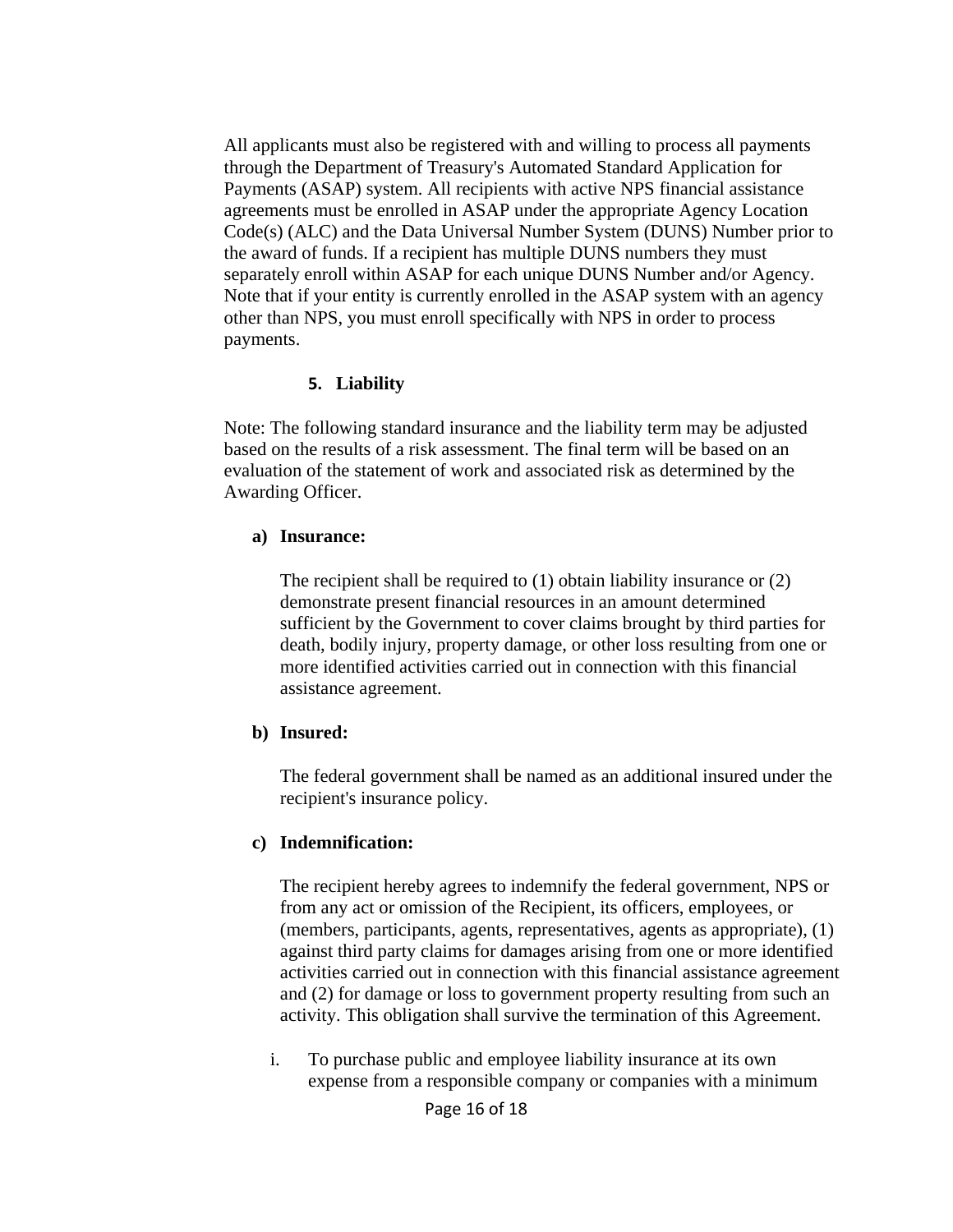limitation of one million dollars (\$1,000,000) per person for anyone claim, and an aggregate limitation of Three Million Dollars (\$3,000,000) for any number of claims arising from any one incident. The policies shall name the United States as an additional insured, shall specify that the insured shall have no right of subrogation against the United States for payments of any premiums or deductibles due thereunder, and shall specify that the insurance shall be assumed by, be for the account of, and be at the insured's sole risk. Prior to beginning the work authorized herein, the Recipient shall provide the NPS with confirmation of such insurance coverage.

- ii. To pay the United States the full value for all damage to the lands or other property of the United States caused by the Recipient
- iii. To provide workers' compensation protection to the Recipient, its officers, employees, and representatives.
- iv. To cooperate with NPS in the investigation and defense of any claims that may be filed with NPS arising out of the activities of the Recipient, its agents, and employees.
- v. In the event of damage to or destruction of the buildings and facilities assigned for the use of the Recipient in whole or in part by any cause whatsoever, nothing herein contained shall be deemed to require NPS to replace or repair the buildings or facilities. If NPS determines in writing, after consultation with the Recipient that damage to the buildings or portions thereof renders such buildings unsuitable for continued use by the Recipient, NPS shall assume sole control over such buildings or portions thereof If the buildings or facilities rendered unsuitable for use are essential for conducting operations authorized under this Agreement, then failure to substitute and assign other facilities acceptable to the Recipient will constitute termination of this Agreement by NPS.

### **d) Flow-down:**

For the purposes of this clause, "Recipient" includes such subrecipients, contractors, or subcontractors as, in the judgment of the recipient and subject to the Government's determination of sufficiency, has sufficient resources and/or maintains adequate and appropriate insurance to achieve the purposes of this clause.

## **E. Reporting**

### **Financial Status Reports:**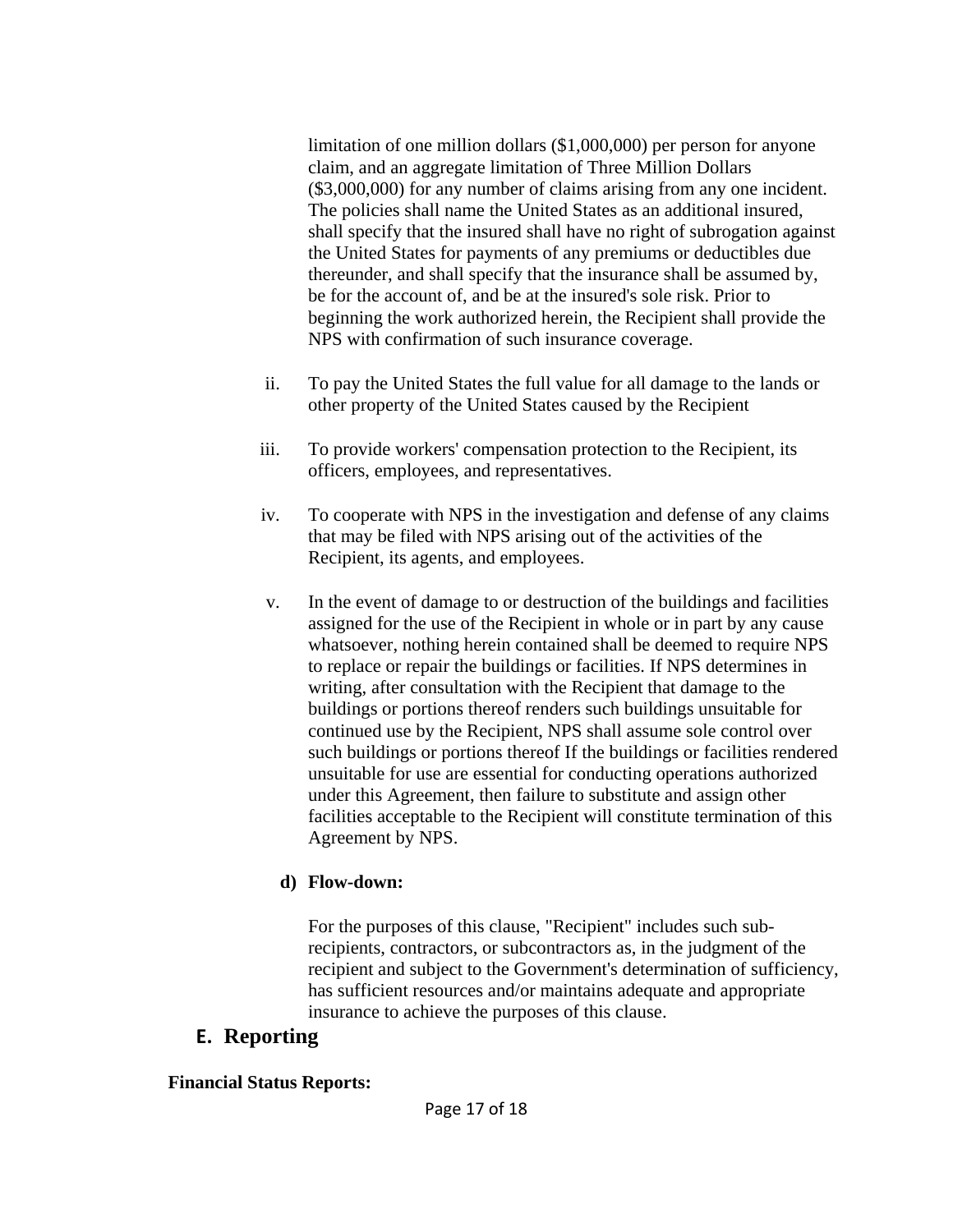Report of expenditures is required as documentation of the financial status of awards according to the official accounting records of the recipient's organization. The financial information will be reported by completing and submitting the Federal Financial Report (FFR), SF425. Reports may be required quarterly, semi-annually or annually. The reporting requirements will be determined by the Awarding Officer and defined in the individual Task Agreements.

Reports shall be submitted no more than 30 calendar days after the end of the reporting period. The final FFR is no more than 90 calendar days after the end date of the agreement. The recipient shall submit a completed original Federal Financial Report (FFR).

The FFR can be downloaded at:

### http://www.whitehouse.gov/omb/grants/standard\_forms/ffr.pdf

The NPS Awarding Officer will review the report for patterns of cash expenditures and assess whether performance or financial management problems exist. Before submitting the FFR to the NPS Awarding Officer, recipients must ensure that the information submitted is accurate, complete, and consistent with the recipient's accounting system. The recipient's Authorized Certifying Official's signature on the FFR certifies that the information in the FFR is correct and complete and that all outlays and obligations are for the purposes set forth in the agreement documents, and represents a claim to the Federal government. Filing a false claim may result in the imposition of civil or criminal penalties.

### **Performance Reports:**

Performance Reports may be required quarterly, semi-annually or annually. The reporting requirements will be determined by the Awarding Officer and defined in the Agreements.

Reports shall be submitted no more than 30 calendar days after the end of the reporting period. The final FFR is no more than 90 calendar days after the end date of the agreement. Recipients shall submit an annual performance report to the NPS Awarding Officer and the Agreement Technical Representative at the end of each year of the agreement detailing project activity and participant profile information.

### **Non-Compliance:**

Failure to comply with the reporting requirements contained in this agreement may be considered a material non-compliance with the terms and conditions of the award. Noncompliance may result in withholding of future payments, suspension or termination of the agreement, recovery of funds paid under the agreement, and the withholding of future awards.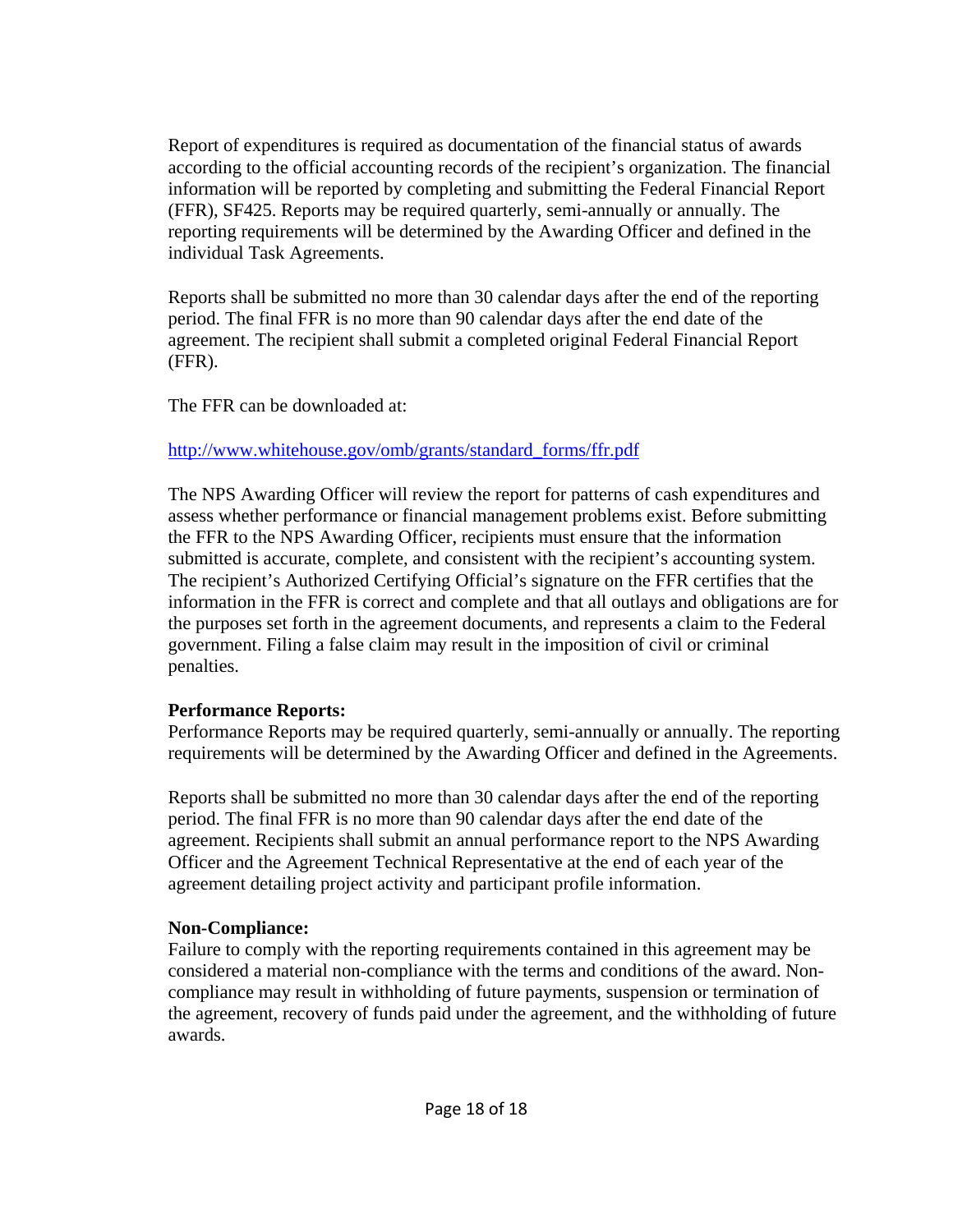# **Section VI: Other Information**

## **A. Modification or Changes to the Announcement**

Notices of any modifications to this announcement will be posted on Grants.gov. You can receive an email when a modification or an announcement message is posted. When you download the application at Grants.gov; you can also register to receive notifications of changes through Grants.gov.

# **B. Government Right to Reject or Negotiate**

NPS reserves the right, without qualification, to reject any or all applications received in response to this announcement and to select any application, in whole or in part, as a basis for negotiation and/or award.

# **C. Evaluation and Administration by Non-Federal Personnel**

In conducting the merit review evaluation, the Government may seek the advice of qualified non-Federal personnel as reviewers. The Government may also use non-Federal personnel to conduct routine, nondiscretionary administrative activities. The applicant, by submitting its application, consents to the use of non-Federal reviewers/administrators. Non-Federal reviewers must sign conflict of interest and non-disclosure agreements prior to reviewing an application. Non-Federal personnel conducting administrative activities must sign a nondisclosure agreement.

# **D. Notice of Right to Conduct a Review of Financial Capability**

NPS reserves the right to conduct an independent third party review of financial capability for applicants that are selected for negotiation of award (including personal credit information of principal(s) of a small business if there is insufficient information to determine financial capability of the organization).

# **E. Notice of Potential Disclosure under Freedom of Information Act**

Applicants should be advised that identifying information regarding all applicants, including applicant names and/or points of contact, may be subject to public disclosure under the Freedom of Information Act, whether or not such applicants are selected for negotiation of award.

# **F. Personally Identifiable Information**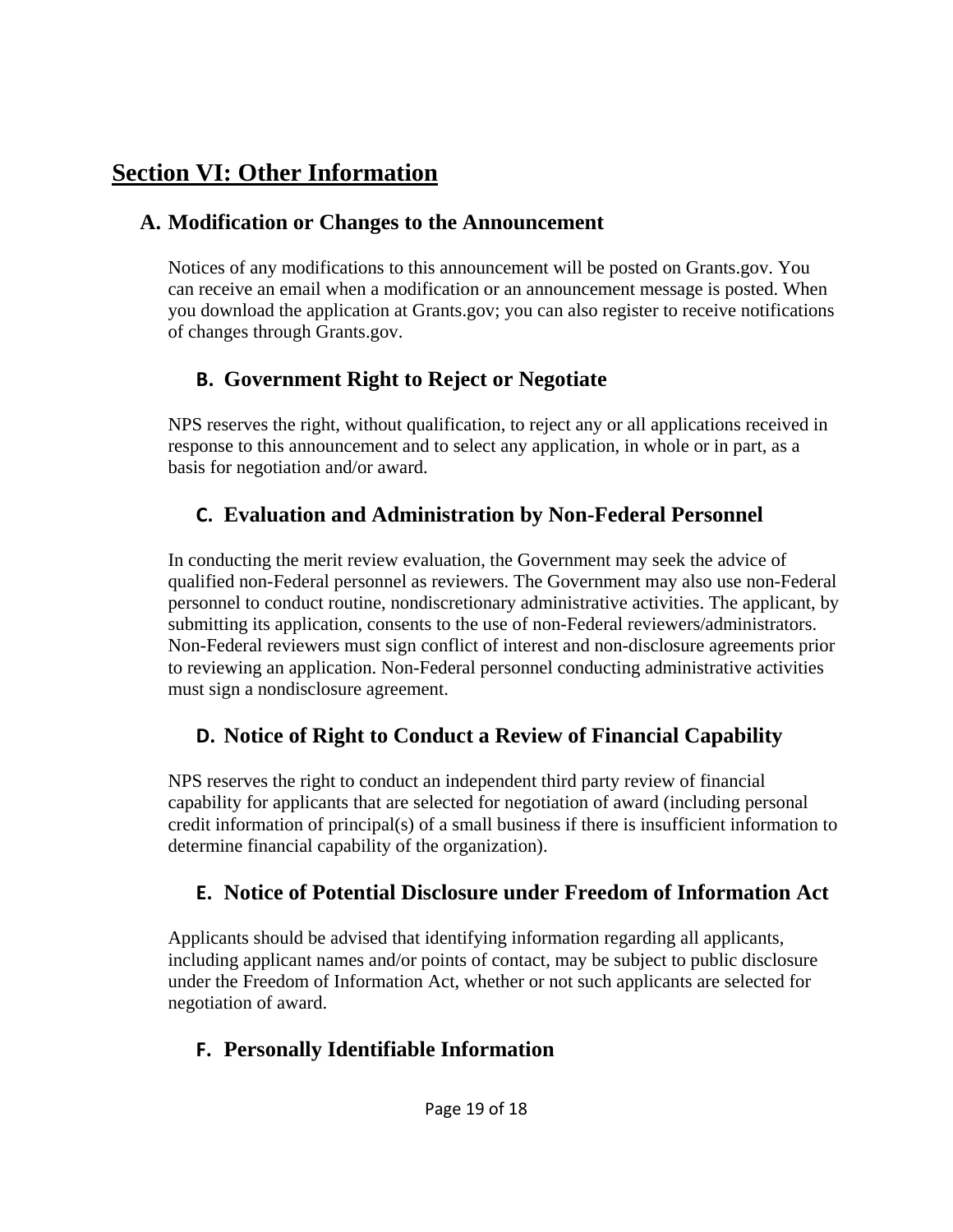In responding to this Announcement, Applicants must ensure that Protected Personally Identifiable Information (PII) is not included in the following documents: Project Abstract, Project Narrative, Biographical Sketches, Budget or Budget Justification. These documents will be used by the Merit Review Committee in the review process to evaluate each application. PII is defined by the Office of Management and Budget (OMB) as:

Any information about an individual maintained by an agency, including but not limited to, education, financial transactions, medical history, and criminal or employment history and information that can be used to distinguish or trace an individual's identity, such as their name, social security number, date and place of birth, mother's maiden name, biometric records, etc., including any other personal information that is linked or linkable to an individual. This definition of PII can be further defined as: (1) Public PII and (2) Protected PII.

#### **Public PII:**

PII found in public sources such as telephone books, public websites, business cards, university listing, etc. Public PII includes first and last name, address, work telephone number, email address, home telephone number, and general education credentials.

### **Protected PII:**

PII that requires enhanced protection. This information includes data that if compromised could cause harm to an individual such as identity theft.